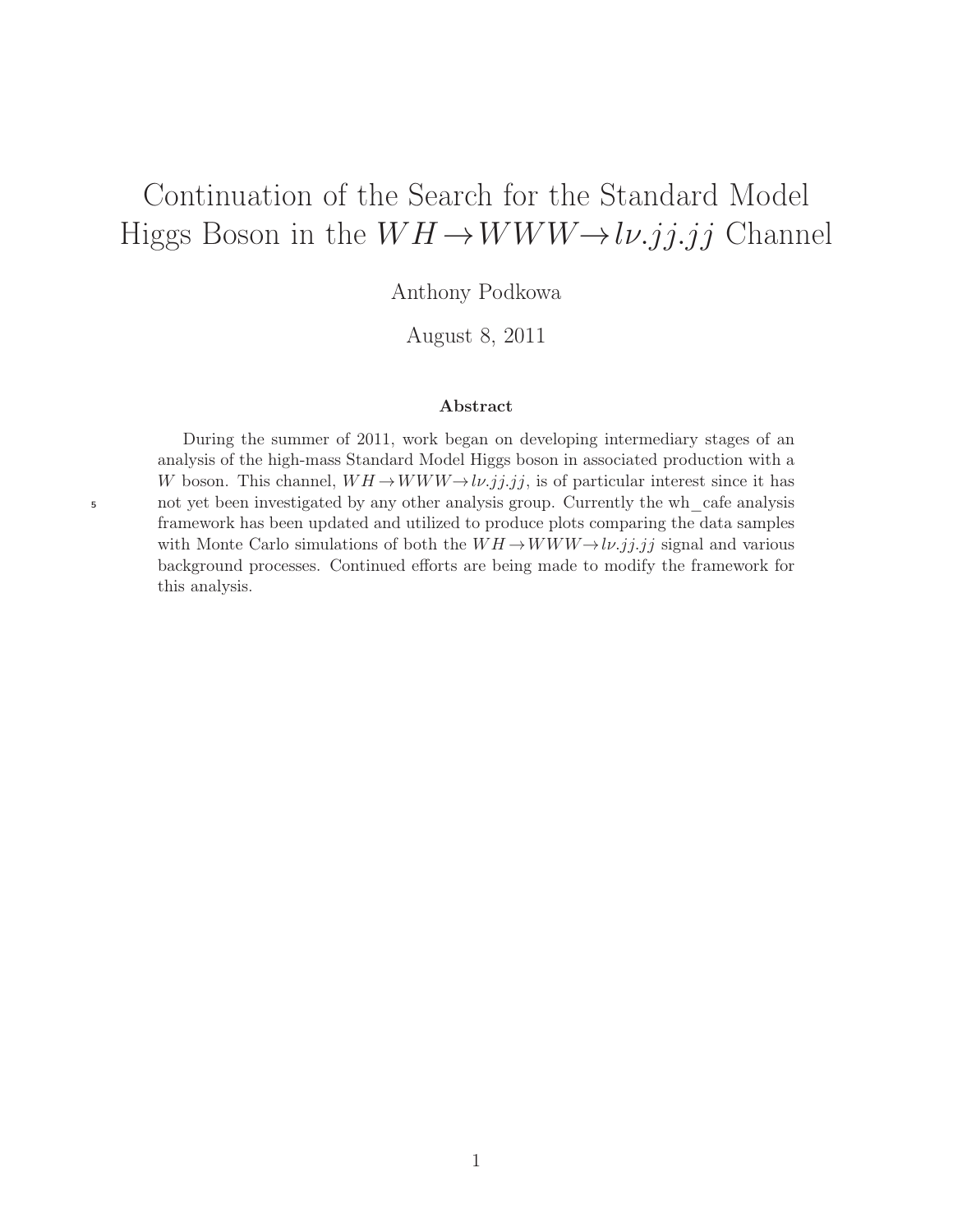# 10 Contents

|    | 1           | Introduction                                                                                    | 3              |
|----|-------------|-------------------------------------------------------------------------------------------------|----------------|
|    | $\mathbf 2$ | Materials and Methods                                                                           | 5              |
|    |             | The DØ Detector: $\ldots \ldots \ldots \ldots \ldots \ldots \ldots \ldots \ldots \ldots$<br>2.1 | $\overline{5}$ |
|    |             | 2.2                                                                                             | 6              |
| 15 |             | 2.3                                                                                             | -7             |
|    |             | 2.4                                                                                             | $\overline{7}$ |
|    |             | Boosted Decision Trees<br>2.4.1                                                                 | -7             |
|    |             | 2.5                                                                                             | -8             |
|    |             | 2.6                                                                                             | 9              |
| 20 | 3           | My Contribution                                                                                 | 9              |
|    |             | 3.1                                                                                             | 10             |
|    |             | 3.2                                                                                             | 13             |
|    |             | 3.3                                                                                             | 14             |
|    | 4           | Results                                                                                         | 14             |
| 25 | 5           | <b>Future Work</b>                                                                              | 16             |
|    | 6           | Acknowledgments                                                                                 | 17             |
|    |             | Work Cited                                                                                      | 18             |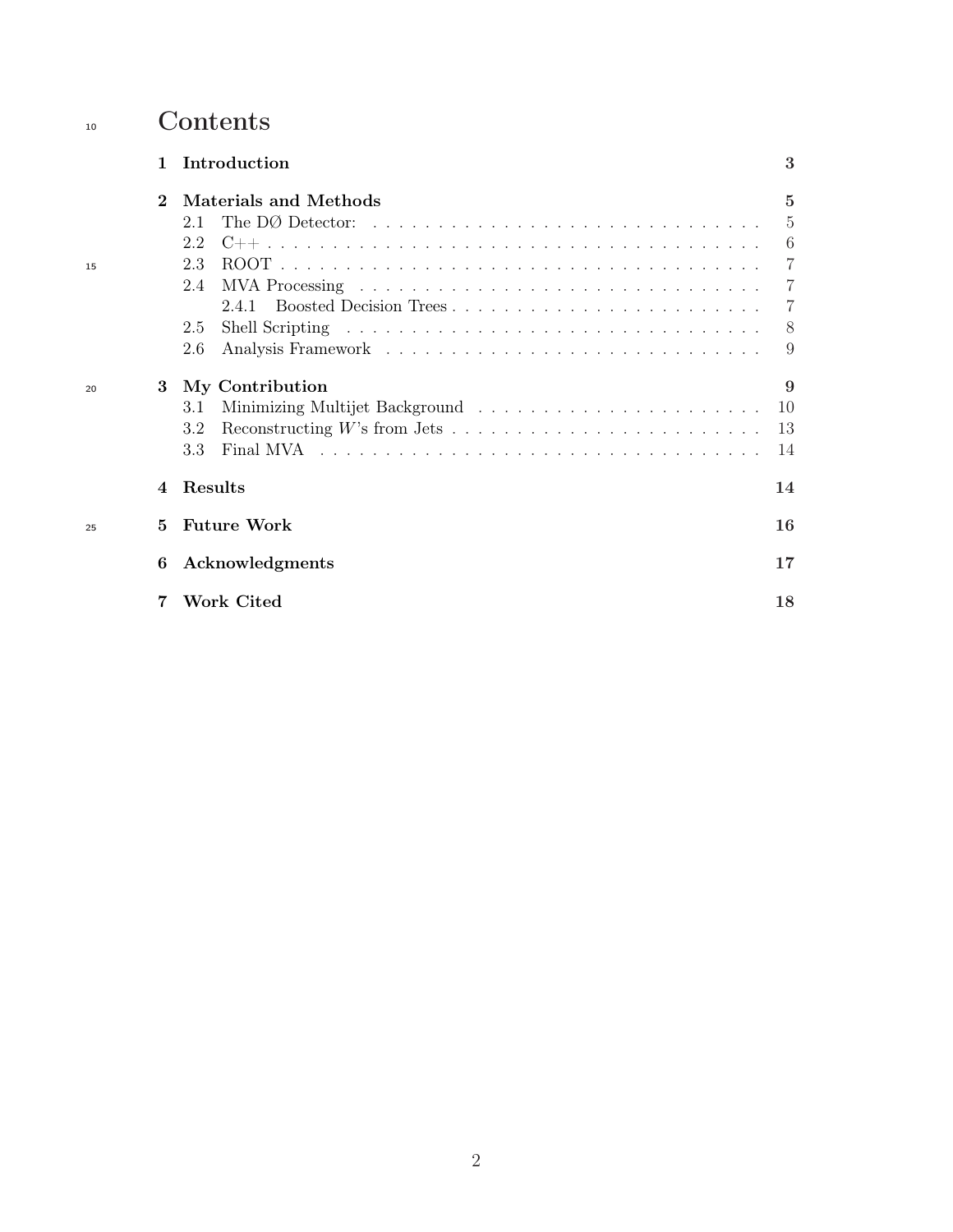# <span id="page-2-0"></span>1 Introduction

The Higgs boson is perhaps the most sought after particle in the field of High-Energy Physics <sup>30</sup> (HEP) today. The object of Leon Lederman's book, *The God Particle*, the Higgs boson was postulated by Peter Higgs as the particle responsible for mass, and has been the object of many searches at Fermi National Accelerator Laboratory (Fermilab) and at the European Center for Nuclear Research (CERN). Its discovery is key to the verification of the Standard Model (SM), the overarching theory which describes all the known fundamental particles and <sup>35</sup> their interactions. Though the Standard Model provides much information about the Higgs boson, it provides no information regarding its mass. The Higgs mass is significant since it effects the final decay products. The final decay products are what can actually be seen in particle detectors. Recent results from CMS and ATLAS<sup>[1](#page-2-1)</sup> at the Large Hadron Collider in

40 confidence  $level^2[1]$  $level^2[1]$  $level^2[1]$ .

Because of the way that the decay products can change based on the Higgs mass, Standard Model Higgs searches are divided into two main categories: low mass Higgs searches between 115 and 130 GeV, and high mass Higgs searches between 130 and 200 GeV. Depending on the mass of the Higgs, it can decay in a variety of ways. If the Higgs falls in the low mass <sup>45</sup> range, it decays predominantly into bottom quark-antiquark pairs  $(b\bar{b})$ . Conversely, if the Higgs lies in the high mass range, the Higgs will decay primarily into a pair of  $W$  bosons. The likelihood of the each type of Higgs decay is called the branching ratio, and it is plotted in Figure [1.2.](#page-3-0)

Geneva, Switzerland were able to exclude the Higgs mass between 155 to 206 GeV at a 95%

The Standard Model Higgs can be produced via two methods: gluon fusion, where two <sup>50</sup> gluons collide and produce a Higgs, or through associated production. In associated production, the Higgs is radiated by either a  $W$  or a  $Z$  boson. Our channel is concerned with the

<span id="page-2-1"></span><sup>1</sup>Results based on exclusions from the individual experiments, and have not officially combined as the Tevatron's Higgs exclusions.

<span id="page-2-2"></span><sup>&</sup>lt;sup>2</sup>As per HEP convention, natural units are utilized throughout this paper. Though mass and momentum units are actually in  $GeV/c^2$  and  $GeV/c$  respectively, the common way of representing these units is to set  $c=1$  to simplify things, leaving the units in GeV.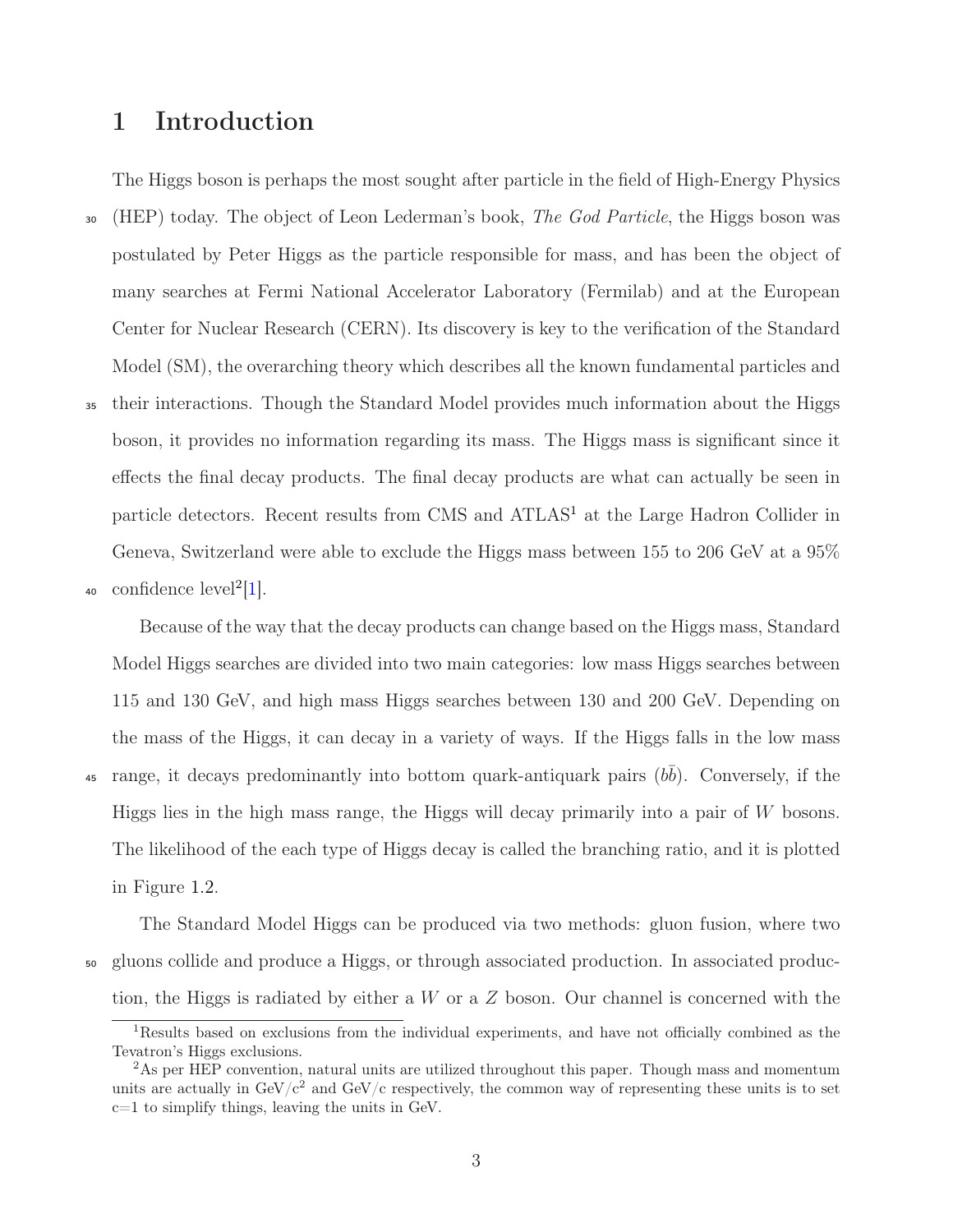

Mass[\[2\]](#page-17-3)

Figure 1.2: Higgs Decay Branching Ratio vs

<span id="page-3-0"></span>Figure 1.1: Higgs Cross Section vs Mass [\[3\]](#page-17-2)

production of the Higgs in association with a W boson, which has a cross-section around an order of magnitude lower than that of gluon fusion at the Tevatron (see Figure [1.1\)](#page-3-0). This indicates that there should be ten times more Higgs events from channels involving gluon <sup>55</sup> fusion than those involving associated production. However, gluon fusion channels also feature a higher cross-section for background processes as well, making each event harder to detect [\[3\]](#page-17-2). Thus searching for an associated production channel, such as ours, can still yield beneficial results. The Feynman diagram of the  $WH \! \rightarrow \! WWW \! \rightarrow \! l \nu. jj. jj$  channel is shown

in Figure [1.3.](#page-4-2)

<sup>60</sup> The purpose of this paper is to detail the continuing efforts at developing an analysis framework and processing the data and Monte Carlo simulations regarding the  $WH \rightarrow$  $WWW \rightarrow l\nu$ .jj.jj channel. Efforts to update the framework to fit our analysis are discussed, as well as the development of software specific for this analysis.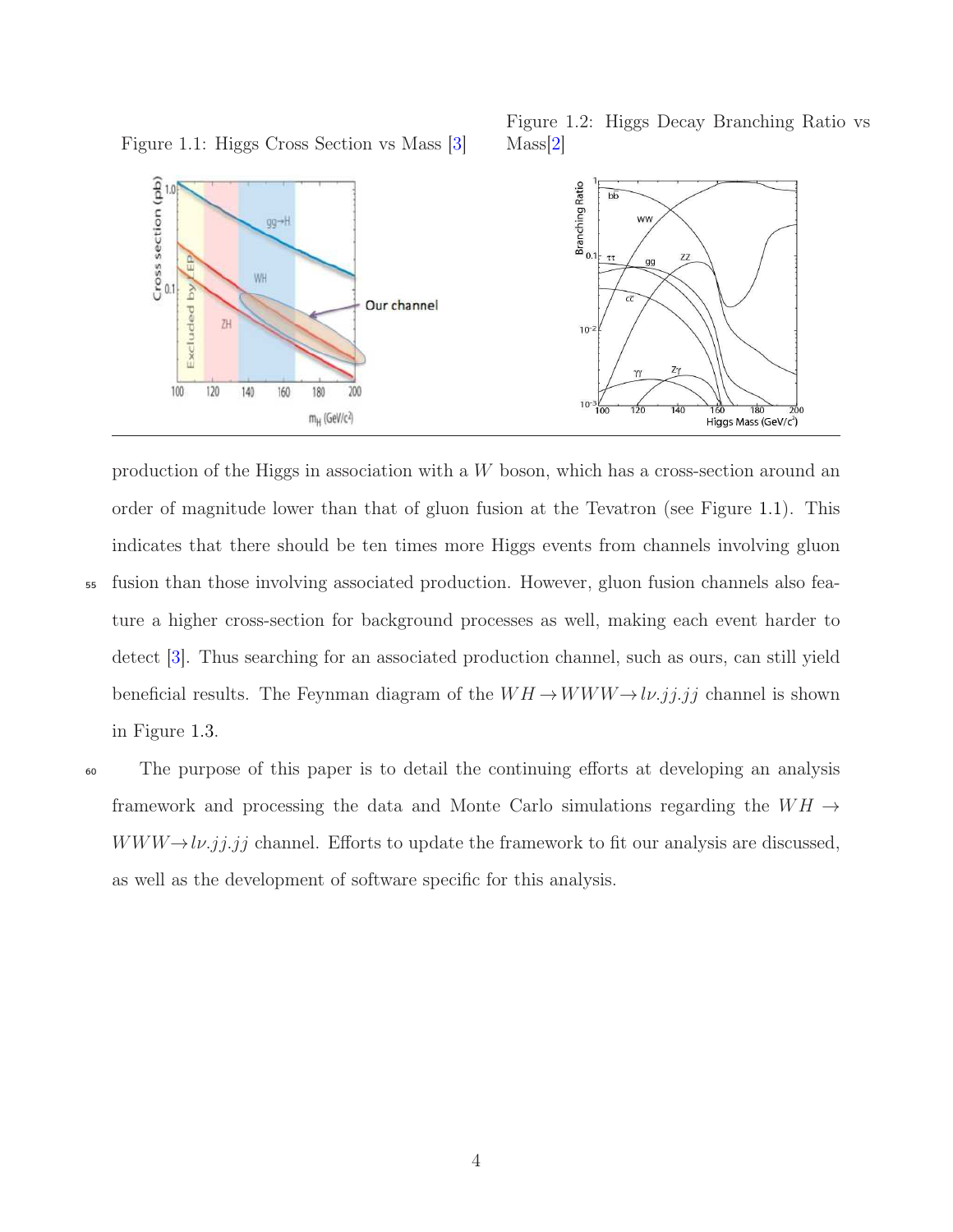Figure 1.3: Feynman Diagram for  $WH \rightarrow WWW \rightarrow l\nu$ .jj.jj

<span id="page-4-2"></span>

Generated using JaxoDraw (<http://jaxodraw.sourceforge.net>)

# <span id="page-4-1"></span><span id="page-4-0"></span>2 Materials and Methods

## <sup>65</sup> 2.1 The DØ Detector:

The DØ detector is a highly sophisticated piece of machinery engineered for the purpose of identifying and tracking particles produced from the proton-antiproton collisions inside the Tevatron. It consists of a central tracking system, a calorimeter system and a muon detector system. The central tracking system is centralized within a 2 T solenoidal field, <sup>70</sup> and consists of two separate tracking subsystems. Closest to the beam collisions is the Silicon Microstrip Tracker (SMT), which consists of four layered barrel silicon detectors and disks in the central region. In addition, there are large diameter disks positioned in the forward regions of the detector for tracking particles at high pseudorapidity  $(\eta)^3$  $(\eta)^3$ . Outside of the SMT lies the Central Fiber Tracker (CFT), which is composed of scintillating fibers <sup>75</sup> arranged within eight cylindrical supports wrapped concentrically around the beam pipe. Two doublets of scintillating fibers are overlaid on each cylinder, one parallel to the beam axis (z) and the other at an angle of  $\pm 3^{\circ}$  with respect to z. The liquid argon and uranium calorimeter system consists of three regions: the Central Calorimeter (CC) and the two End Calorimeters (EC). The Central Calorimeter covers the region up to  $|\eta| \approx 1$ , while the End

<span id="page-4-3"></span> $^{3}\eta = -\ln \left[\tan \frac{\theta}{2}\right]$  where  $\theta$  is the polar angle as measured from the beam axis.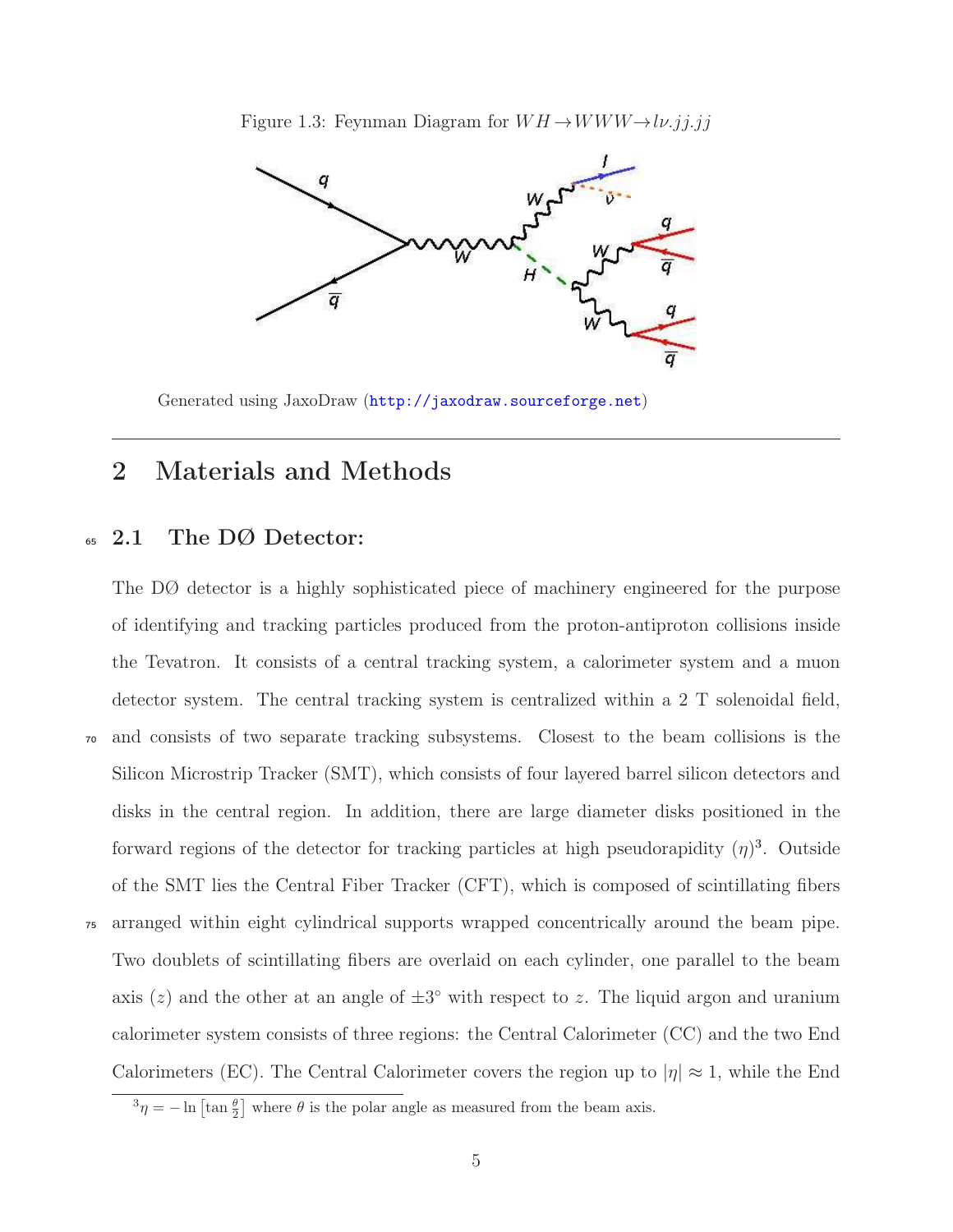<span id="page-5-1"></span>

80 Calorimeters cover up to  $|\eta| \approx 4$ . The electromagnetic (EM) regions of the calorimeter are located closest to the collisions, followed by layers of fine and coarse hadronic layers outward.

## <span id="page-5-0"></span>2.2 C++

C++ is an object-oriented programming language derived from the C programming lan- $\text{85}$  guage. Originating in the late 1970s, the C++ language extended the functionality of C to include classes, which enabled a high level of abstraction whilst maintaining the high level of portability and low-level optimization. Many of these aspects continue to make  $C++$  a popular language for software development. In the context of particle physics,  $C++$  enables physicists to efficiently process data in the fractions of seconds after it is taken by the <sup>90</sup> detector, while keeping the interface simple enough to write code to process the data.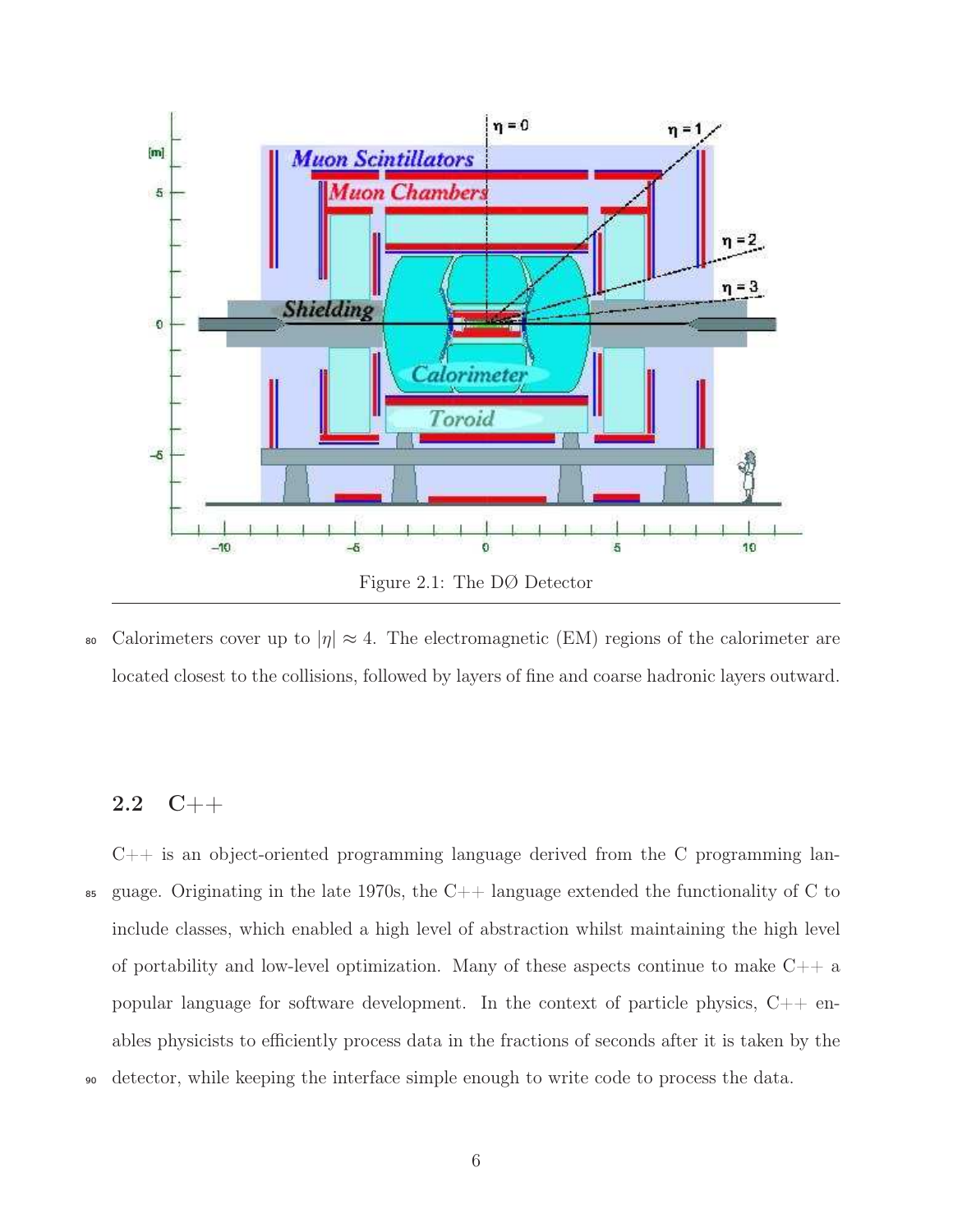## <span id="page-6-0"></span>2.3 ROOT

Developed and maintained by the European Center for Nuclear Research (CERN), ROOT is an object-oriented framework utilized by high-energy physicists worldwide. The core of the ROOT framework is based on the development of TTrees, classes that store histograms <sup>95</sup> within binary ROOT files. TTrees and their DØ-specific derivatives, TMBTrees, provide the basic structure of our analysis output. Other secondary classes such as the TBranch,

TClonesArray, and the TLeaf classes contribute to the organizational structure of ROOT files. TTrees for high-energy physicists usually contain information regarding the kinematic information of particles, such as the mass, missing transverse energy  $(E_t)$  and particle <sup>100</sup> identification information.

### <span id="page-6-1"></span>2.4 MVA Processing

In order to effectively separate the signal MC from the various background processes it is often necessary to utilize Multivariate Analysis (MVA) techniques. Embedded in the ROOT framework is TMVA Library, which is designed for the efficient application of Multivariate <sup>105</sup> methods in the context of HEP analyses. This library contains a multitude of MVA tools, which include a variety of classifiers, such as Artificial Neural Networks, Support Vector Machines, and Decision Trees. Within the context of the wh\_cafe framework,  $WH \rightarrow$  $WWW \rightarrow l\nu$ .jj.jj specific code was written to provide convenient access to the MVA methods.

### <span id="page-6-2"></span>2.4.1 Boosted Decision Trees

<sup>110</sup> A Decision Tree (DT) is a binary tree structured classifier (see Fig [2.2\)](#page-7-1). It operates by using a binary sort algorithm, making decisions on individual input variables one at a time until it reaches a stop criterion. This partitions the phase space into many different regions based off of the final leaves of the DT. Each partition of the phase space is then classified as either "signal" or "background" based on the majority of the training events that end up there.

<sup>115</sup> Boosting of DT's is an extension of this concept, which relies on training multiple DT's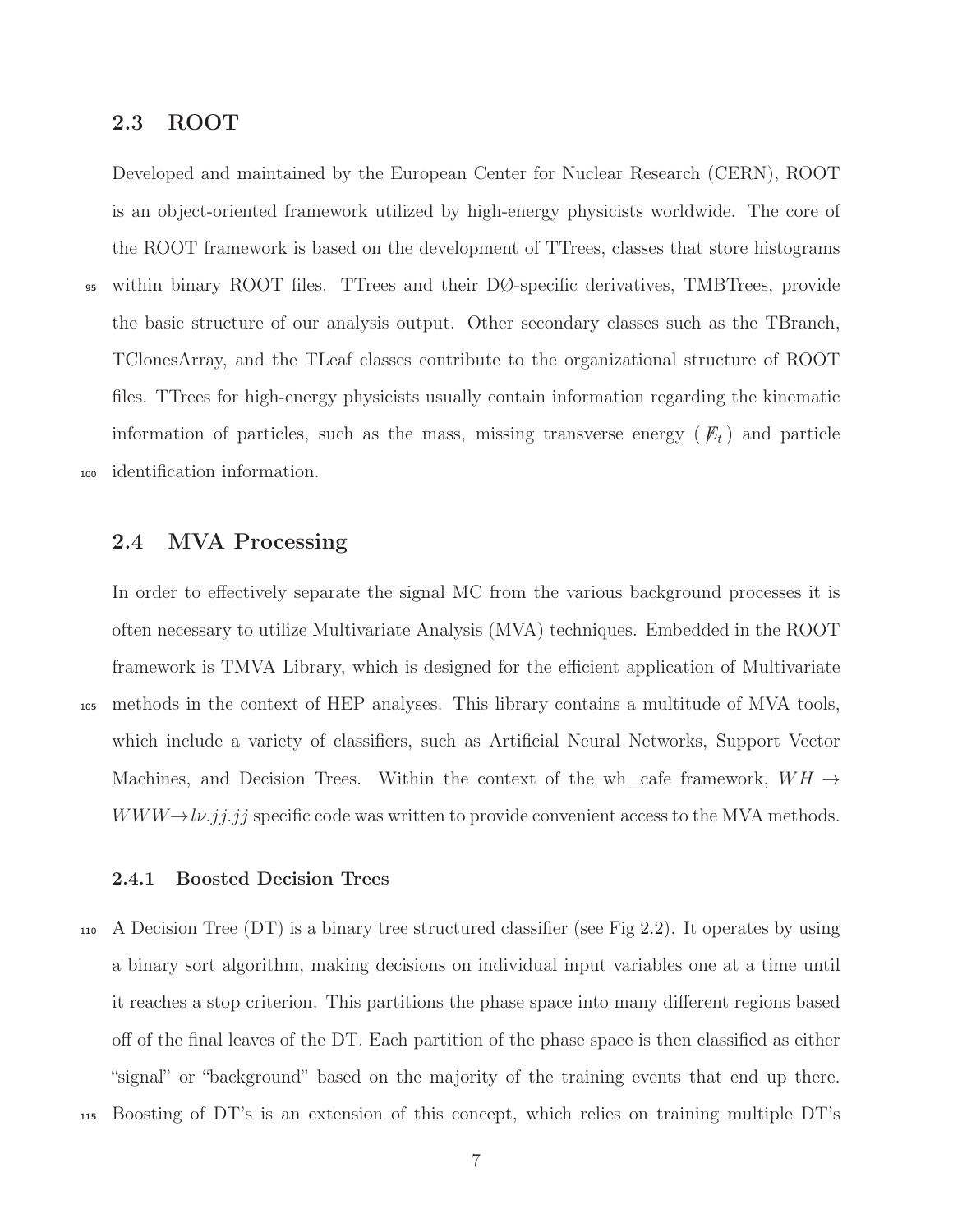<span id="page-7-1"></span>

Figure 2.2: Example of a Decision Tree

which form a Random Forest (RF). Each tree in the RF reweights the misclassified events and retrains itself to obtain the optimal classification of the training sample. The resulting RF combines the DT's into a single classifier, which represents the weighted average of the individual DT's. Boosting is well known to stabilize the response of the DT's with respect <sup>120</sup> to statistical fluctuations in the training sample and considerably enhance the performance vs a single tree.[\[5\]](#page-17-4)

## <span id="page-7-0"></span>2.5 Shell Scripting

Remote utilization of the servers on the DØ Clued0 Linux cluster requires the usage of a shell, a simple interactive programming environment which processes text commands and <sup>125</sup> returns human-readable output. The default shell for servers in the Clued0 Cluster is tcsh (TC SHell), a shell which attempts to mimic C style syntax. Though running the tcsh interactively can be extremely useful, it is often more productive to write scripts to automate repetitive tasks that require several shell commands. Shell scripts are often used in DØ to aid in the setup of of the various tools and run a variety of tasks. During my time here <sup>130</sup> at Fermilab, I wrote several scripts in both tcsh and bash (Bourne Again SHell) to aid in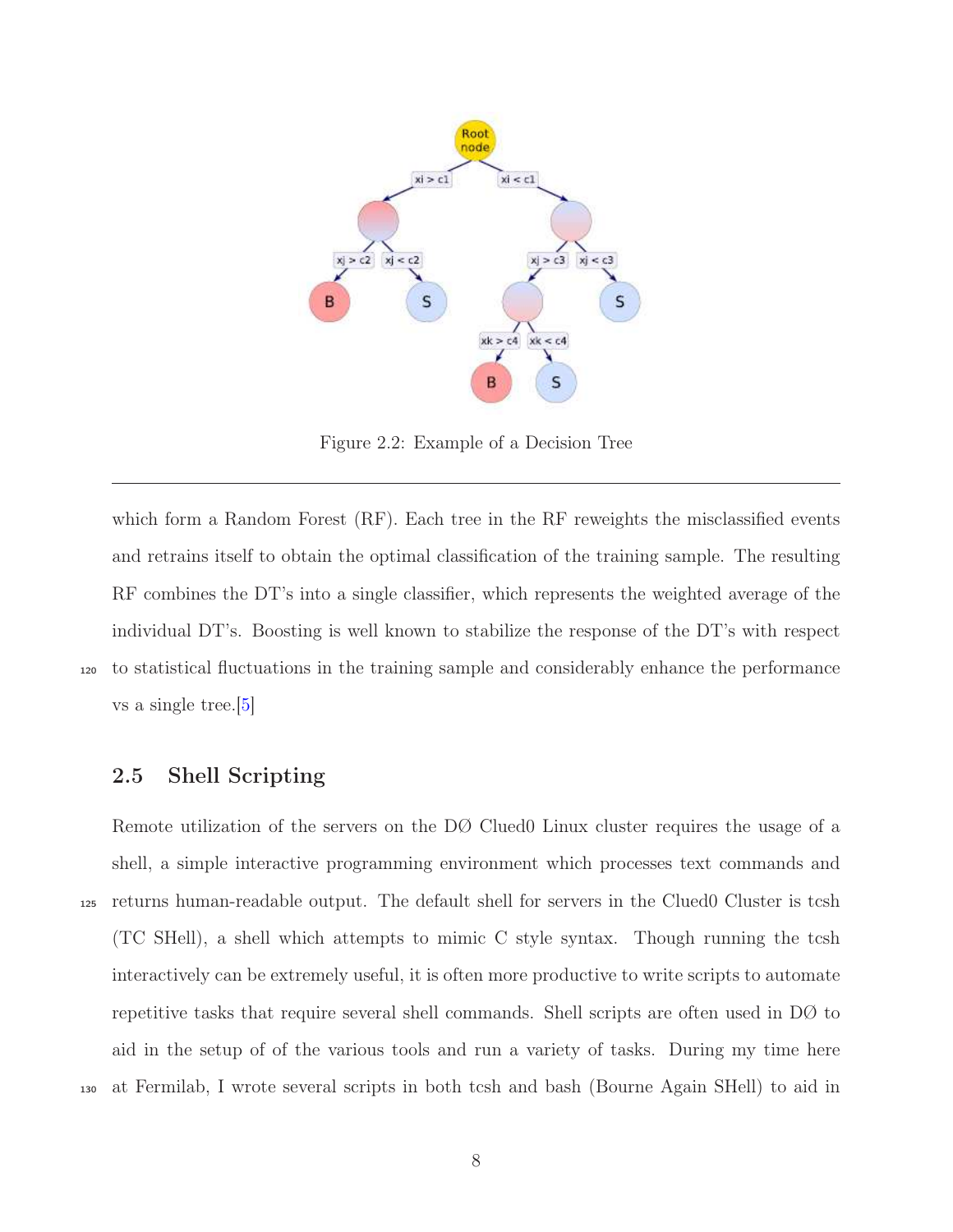<span id="page-8-0"></span>a variety of tasks, including a special run script for wh\_cafe (See Section [2.6\)](#page-8-0), variable retrieval from MVA weight files, and processing analysis output.

## 2.6 Analysis Framework

For our analysis, we chose to adapt an existing framework already in use at  $D\mathcal{O}$ : wh cafe. 135 The wh\_cafe framework was developed by the WH Group for processing the  $WH \rightarrow l\nu bb$ and  $H\!\to\! WW\!\to\! l\nu jj$  channels. This presented itself with several advantages. First of all, we could utilize the  $WH$  Group's data and MC samples for our own purposes. Since the final states of both our channels are so similar  $(l\nu jj$  vs.  $l\nu jjjj)$ , we did not need to retrieve these samples ourselves. Last year, retrieving MC samples for our channel took a considerable <sup>140</sup> amount of time and effort for just two samples. This year, we had all the samples provided for us, making it much easier for us to start working right away.

The second advantage of using the framework was that it was well understood. Since it had been in use for some time already by the  $WH$  Group, many of the errors and bugs that we ran into had already been encountered previously, and could be corrected rather quickly. <sup>145</sup> Dr. Mike Cooke in particular was an invaluable resource for debugging many of the issues that we encountered along the way throughout the summer.

Finally, the framework already had code prepared for a complete analysis chain. Whenever we needed to write code that was specific to our own analysis, there was typically some example as to how we could approach the task already written for another channel. This <sup>150</sup> particular aspect of the wh\_cafe framework was extremely helpful for us while we were developing the code.

# <span id="page-8-1"></span>3 My Contribution

Unfortunately for our channel, for the majority of the summer the  $WH$  Group had a paper in review for publication. This meant that wh\_cafe itself could not be directly altered by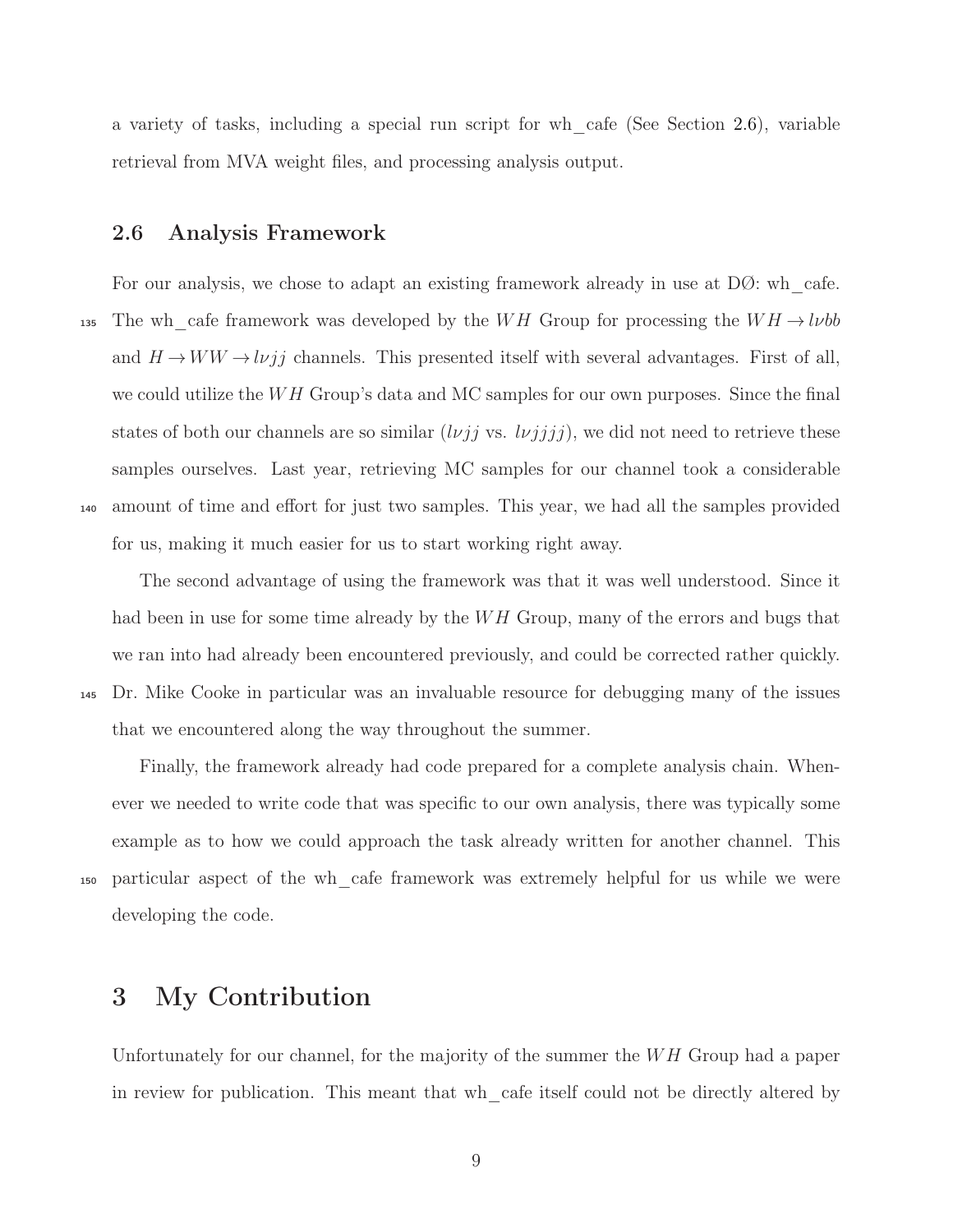- <sup>155</sup> our analysis group, since the framework itself had to be stable for last minute changes to the paper. This meant that in order to make persistent changes for our channel, we needed to maintain our own fork of the framework apart from official wh\_cafe releases. For this reason, I volunteered to maintain and administer this fork of wh\_cafe. My administrative responsibilities in this role required me to monitor changes that we added to the framework, <sup>160</sup> ensure the quality of each release, and keep our fork in sync with the core wh\_cafe release. In this role, I also aided by editing and integrating code developed by my colleagues. In particular, I integrated our W Reconstruction code written last summer into the framework and introduced several variables based on this code. These variables represent the first steps in MVA optimization for this channel.
- <sup>165</sup> In addition to this role, I was also responsible for key software development within the wh cafe framework. Much of the functionality of the framework was restricted to the  $WH \rightarrow l\nu bb$  and  $H \rightarrow WW \rightarrow l\nu jj$  channels, and would not work for  $WH \rightarrow WWW \rightarrow l\nu.jj.jj$ . In particular, I was responsible for writing code to enable the processing of the Multijet and Final MVA's for this channel.
- <sup>170</sup> I also modified a large portion of the WH\_LimitManager class in wh\_cafe. This class provides the final output of the framework before viewing the final results. Though it was a relatively small class (under 200 lines of code) it was an essential part for setting the exclusion limits for the process. It was also the most ad hoc component of the wh\_cafe framework. To adapt the class for our analysis, I had to make a significant amount of changes to get it <sup>175</sup> to work.

## <span id="page-9-0"></span>3.1 Minimizing Multijet Background

Multijet background results from a group of jets that have been produced due to the strong interaction which mimics our signal. In order to match a final state similar to the  $WH \rightarrow$  $WWW \rightarrow l\nu$ .jj.jj signal, a group of five jets must be produced in the detector, with one <sup>180</sup> of the jets getting misreconstructed as a lepton. Unfortunately, in our channel the final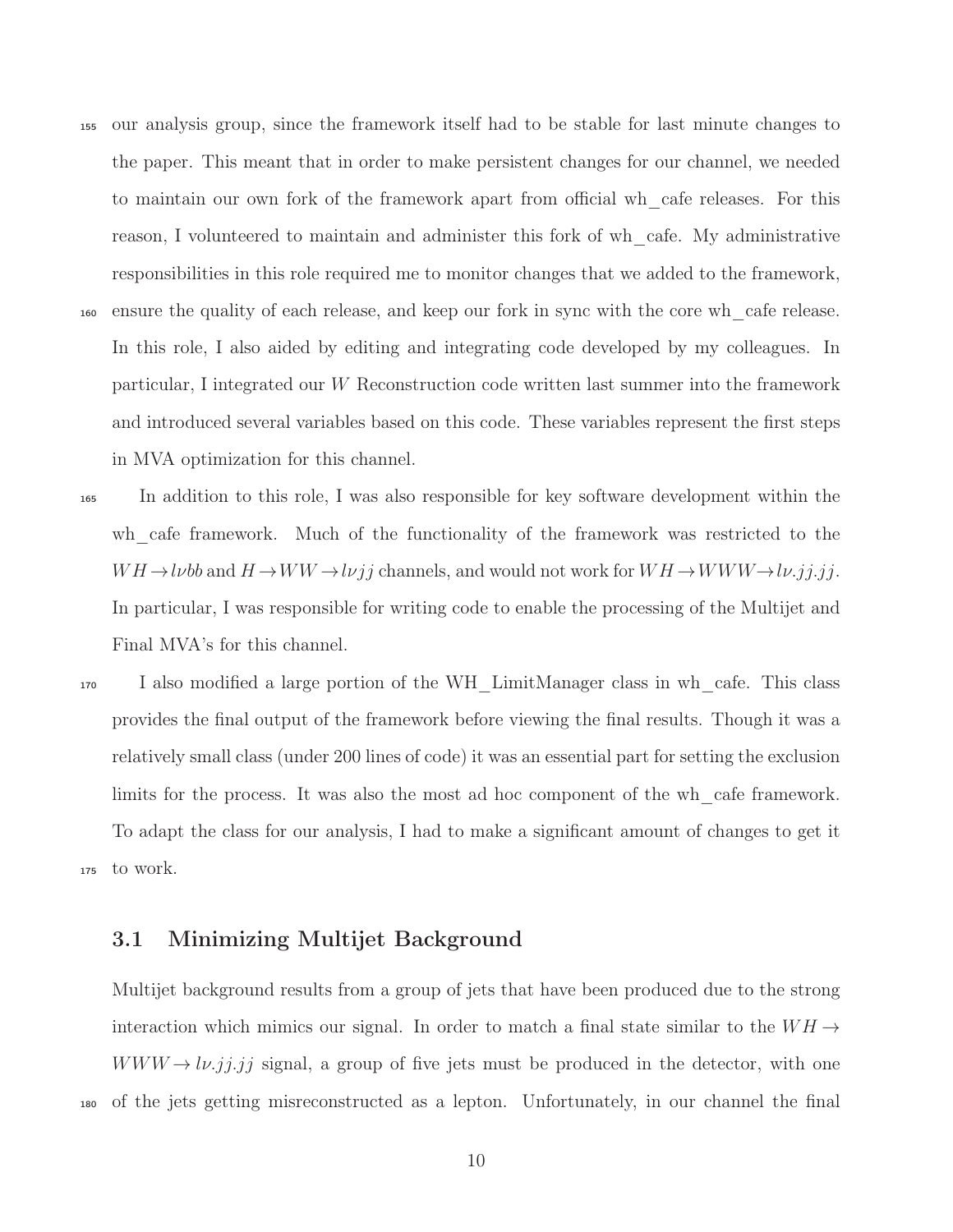<span id="page-10-0"></span>

Figure 3.1: Mass of  $W_1$  &  $W_2$ 

Multijet background (dark green) is a dominant form of background for this channel. It corresponds to 1240 Events that we see in the data. Note that the  $WH \rightarrow WWW \rightarrow$  $l\nu$ .*jj.jj* signal has been multiplied 500 $\times$  to be visible on this plot. The signal itself represents only 2.1 events.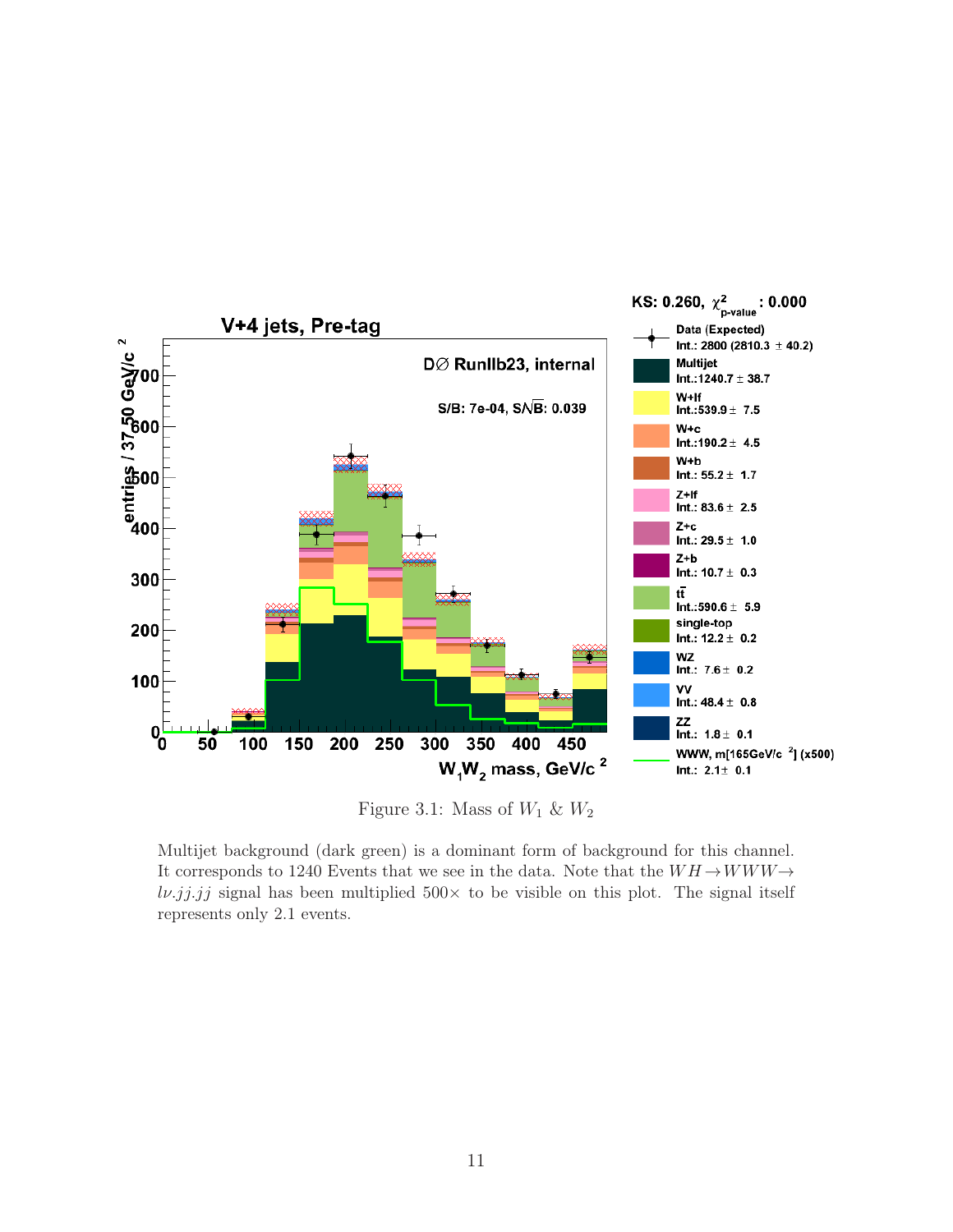<span id="page-11-0"></span>

Figure 3.2: Effect of MVA QCD Cut

Cutting on the Multijet MVA output resulted in a 66.3% reduction in Multijet Background with a 9.5% loss of signal, corresponding to a 52.2% improvement in the Signal to Background ratio. Note the change of scale from 1000 to 600 Events on the  $y$ -axis

decay state is mostly jets, which means that there are many opportunities for jets to "fake" a lepton.

The kinematics of Multijet phenomena are very complex, and can vary in different mass ranges. For this reason, Multijet background is one of the most difficult types of background <sup>185</sup> to work with. To help discriminate Multijet background from signal, I made use of the newly created MVA code in wh\_cafe to train and apply an MVA. The BDT method was particularly useful at developing a classifier to discriminate Multijet background from other sources. Using this MVA output, we would be able to generate a variable on which we could place a cut that would remove a significant amount of Multijet background while <sup>190</sup> preserving the majority of our signal. For our analysis, we chose to make a cut on our 105 GeV Multijet MVA output (See Fig [3.1\)](#page-10-0), since with the default variables the output of this classifier separated the largest amount of Multijet background from the signal. The overall outcome is shown in Figure [3.2.](#page-11-0)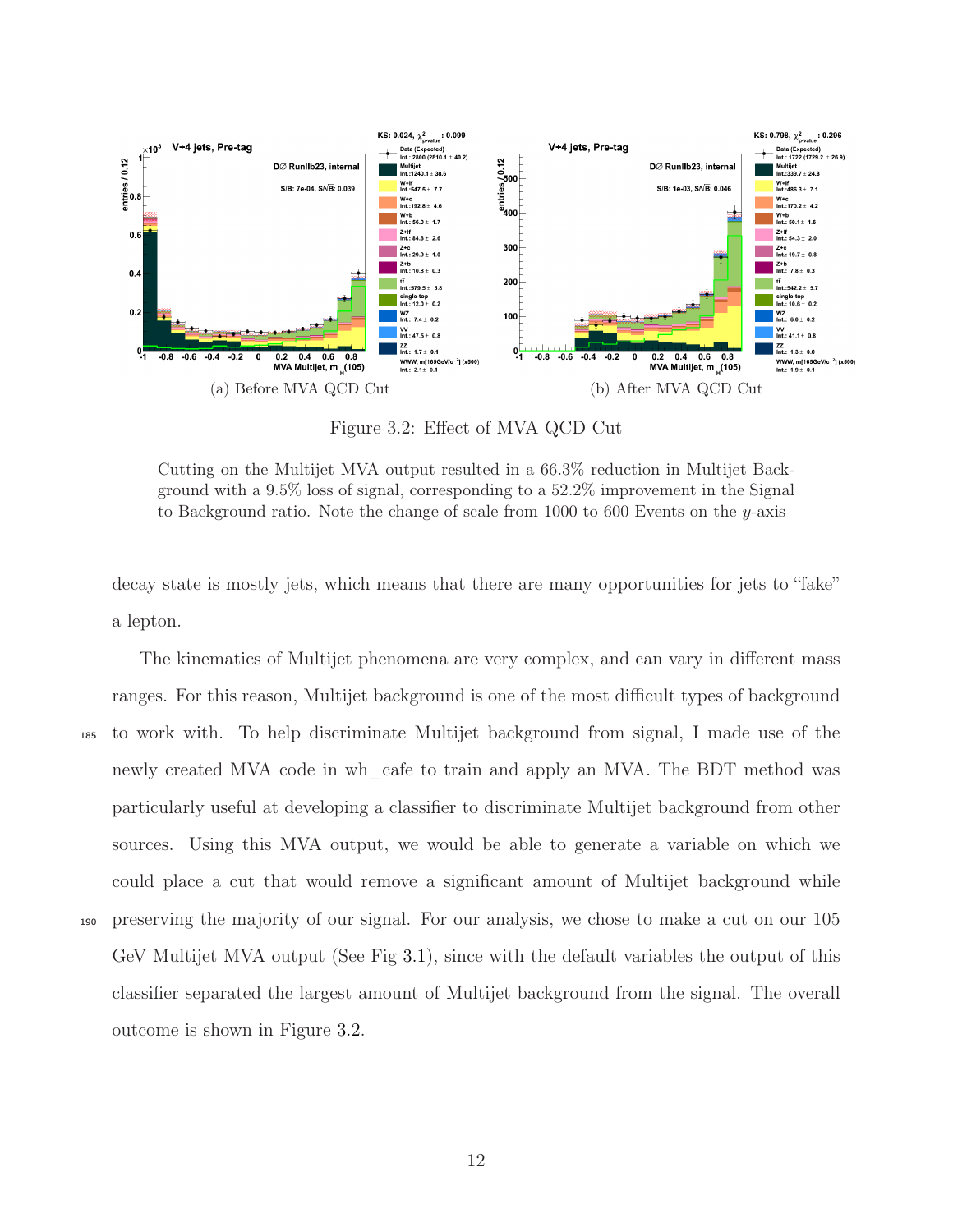## <span id="page-12-0"></span>3.2 Reconstructing W's from Jets

<sup>195</sup> Since we can only detect the final state of the channel, we have to infer the intermediary steps of the process. As can be seen in Figure [1.3,](#page-4-2) a W boson can either decay into a leptonneutrino pair, or a quark-antiquark pair. Thankfully, many of the variables we needed for the  $W \to l\nu$  process were already provided in the framework by the WH Group. However, reconstructing the two W's from the  $WW \rightarrow jjjj$  process required some thought. Since there  $200$  were four jets in the signature, it was hard to tell what jets came from which W. There were three combinatoric possibilities: (1)  $W \rightarrow j_1 j_2 \& W \rightarrow j_3 j_4$ , (2)  $W \rightarrow j_1 j_3 \& W \rightarrow j_2 j_4$ , and (3)  $W \rightarrow j_1 j_4 \& W \rightarrow j_2 j_3.$ 

Eventually we decided that the best way to do this would be to sort the " $W$ 's" by their deviation from the average W mass of 80.399 GeV[\[4\]](#page-17-5). This was possible due to the ROOT

<sup>205</sup> TLorentzVector class. TLorentzVector is a special type of vector that is used to describe the particle tracks that are reconstructed from detector data. It has special methods that allows for easy access to particle kinematic properties, such as the mass, momentum, and angular properties. The wh\_cafe framework provides us with TLorentzVectors associated with the lepton, neutrino, and each jet. Using these vectors, we could "add" the jet vectors together <sup>210</sup> to produce W boson vectors. The algorithm is described below:

- 1. Generate each jet combination (12\_34, 13\_24, 14\_23)
- 2. Calculate the mass of each jet pair.
- 3. Calculate Error in each W mass by using  $\Delta m_{ij} = m_{ij} m_W$ , where  $m_W = 80.399$  GeV[\[4\]](#page-17-5)
- 4. Sum the errors together.  $E[m_{ij-kl}] = |\Delta m_{ij}| + |\Delta m_{kl}|$

<sup>215</sup> 5. Select the combination with the lowest summed error

When we have determined the selection of the W's, we label the least massive jet pair  $W_1$  and the other  $W_2$ . We do this to help differentiate between the two W's. Depending on the mass of the  $W$ , there is a chance that the  $W$  is not "on-shell." This means that the  $W$  is not massive enough to live a perceptible amount of time—it decays the instant  $220$  that it is produced. In this case, the physics governing the behavior of off-shell W bosons is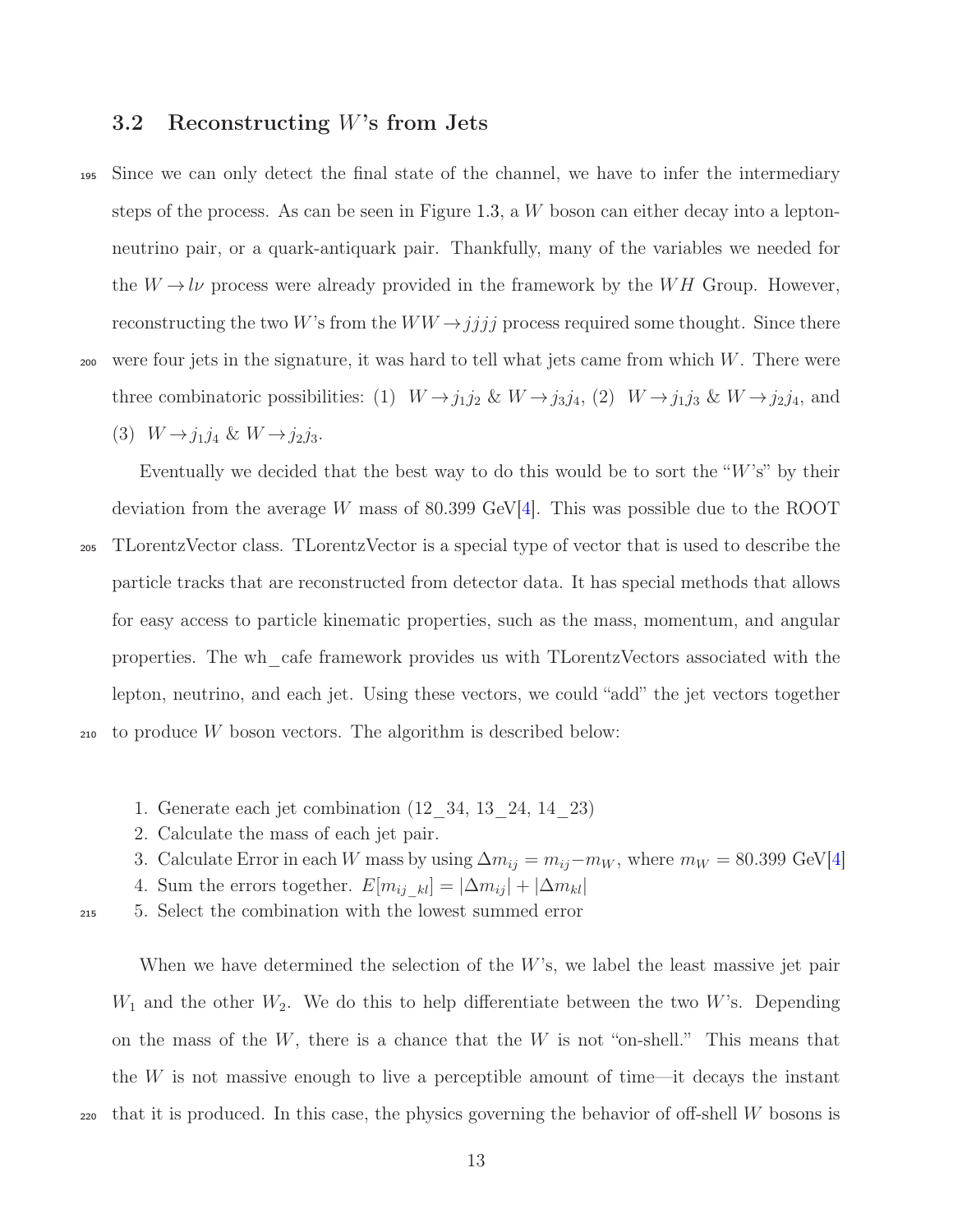fundamentally different from that of on-shell W bosons. By requiring this criterion,  $W_1$  is more likely to be off-shell and  $W_2$  is more likely to be on-shell, giving greater significance to the variables that are derived from them. A complete list of W-based variables that I added to the framework is shown in Table [3.1.](#page-14-0)

## <span id="page-13-0"></span><sup>225</sup> 3.3 Final MVA

Using these new variables in conjunction with several already defined in wh cafe, we were able to train Final MVA's and analyze the output. Unlike the Multijet MVA, the Final MVA took into account all the different background processes for training. Unfortunately, many background processes, such as the  $W + \ell f$  background, are very difficult to discriminate 230 against. The  $W + lf$  background consists of a W boson produced with light-flavor quarks, which appears very similar to our signal. Currently, there are no variables that have substantial discriminating power against this particular background. For this reason, the MVA performance does not appear to separate the signal and background as well as we did when trained only with signal and Multijet Background. An example of the Final MVA output <sup>235</sup> is shown in Figure [3.3.](#page-14-1) Only after some substantial investigation into new variables will we produce better Final MVA output.

## <span id="page-13-1"></span>4 Results

Towards the end of the summer, the joint effort of the entire WWW team came together to produce preliminary results. In order to produce the sensitivity plots, we fed the Final MVA <sup>240</sup> plots into the WH\_LimitManager class. The LimitManager did the necessary computations to produce inputs to COLLIE, DØ's confidence limit analyzing software. After processing our data in COLLIE, we were able to generate the preliminary sensitivity plot as shown in Figure [4.1.](#page-15-1) The end result is sensitivity to the Higgs from 148–190 GeV to twenty times the Standard Model. Though this plot has not taken into account statistical and systematic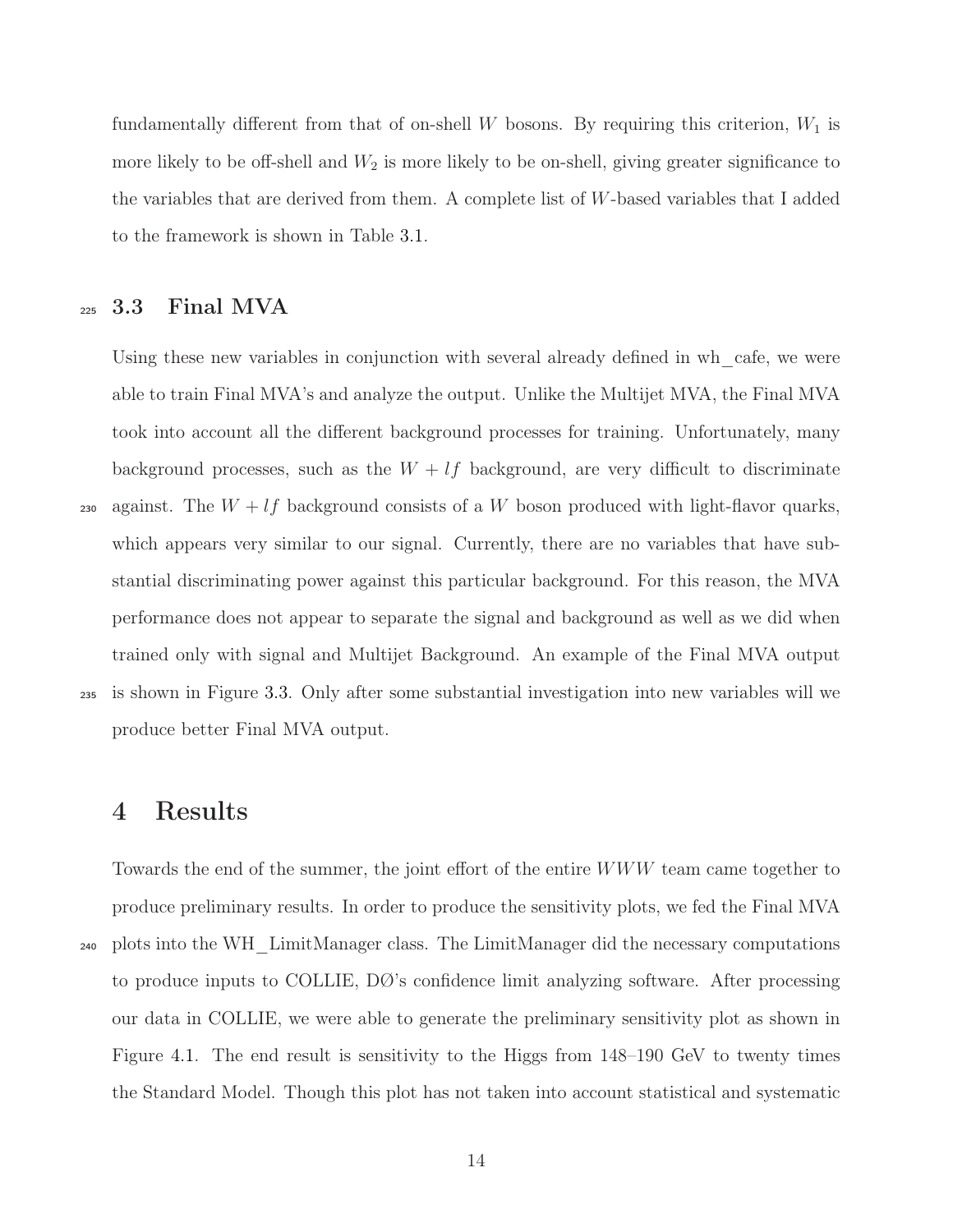<span id="page-14-0"></span>

| $jp12$ angle                   | jp1lnu costheta    | $jp2_c f\_sum_W 2$ |
|--------------------------------|--------------------|--------------------|
| $jp12\_\cosh$ eta              | jp1lnu m           | jp2lnu angle       |
| $jp12 \text{ m}$               | jp1lnu mt          | jp2lnu costheta    |
| $jp12$ mt                      | jp1lnu sigma $12$  | jp2lnu m           |
| $jp12$ _sigma_12               | $jpl$ m            | jp2lnu_mt          |
| jp1 cf 12 W1                   | jp1 pt             | jp2lnu sigma 12    |
| $jp1_c f_21_W1$                | $jp2_ccf_12$ W2    | $jp2 \text{ m}$    |
| $jp1_ccf\_sum$ $\overline{W1}$ | $jp2_c$ cf $21$ W2 | $jp2$ pt           |
| jp1lnu angle                   |                    |                    |

Table 3.1: List of Added W Variables

In order to avoid conflict with names already in the wh\_cafe framework, a new naming convention needed to be invented. The names needed to clearly state what physical quantities are being represented. In this convention 'jp' ("jet pair") represents a W reconstructed from jets and 'lnu' represents the W reconstructed from the lepton and neutrino. For example, 'jp12\_angle' represents the angle between jet pairs 1 and 2, which we call  $W_1$  and  $W_2$ . 'cf' stands for colorflow, which was studied in detail by Stephanie Hamilton. 'costheta' is the cos of the polar angle  $\theta$ , which is used to derive  $\eta$  (See Figure [2.1\)](#page-5-1). 'mt' and 'pt' refer to the transverse mass and momentum respectively. 'sigma\_12' is a derived quantity based on the momentum and position of the particles with respect to each other.

<span id="page-14-1"></span>

Figure 3.3: Example Final MVA Output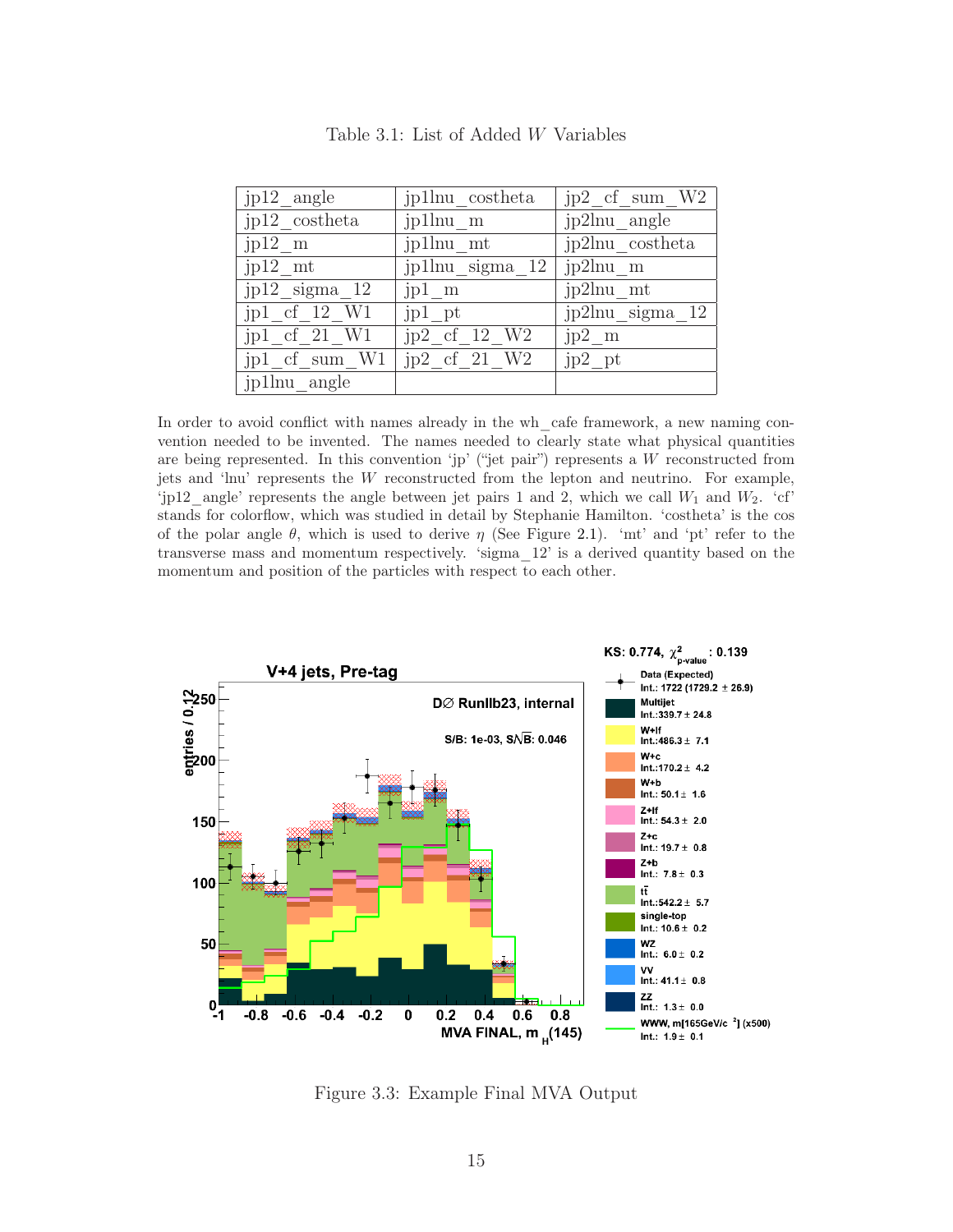<span id="page-15-1"></span>

Figure 4.1: Preliminary Sensitivity Plot for  $WH \rightarrow WWW \rightarrow l\nu. jj. jj$ 

The red line shown corresponds to the  $WH \rightarrow WWW \rightarrow l\nu$ .jj.jj process occurring at 20× the Standard Model.

<span id="page-15-0"></span><sup>245</sup> uncertainties, it represents one of the final stages of the analysis.

# 5 Future Work

Now that we finally have a functioning framework for this channel, it could not be a more exciting time to be working on this analysis. The framework is stable enough that the analysis group can now begin to refine the analysis techniques. In particular, we need to <sup>250</sup> start looking for new ways to discriminate the signal from the background. This begins by generating more variables within the framework. Our Final MVA's have a long way to go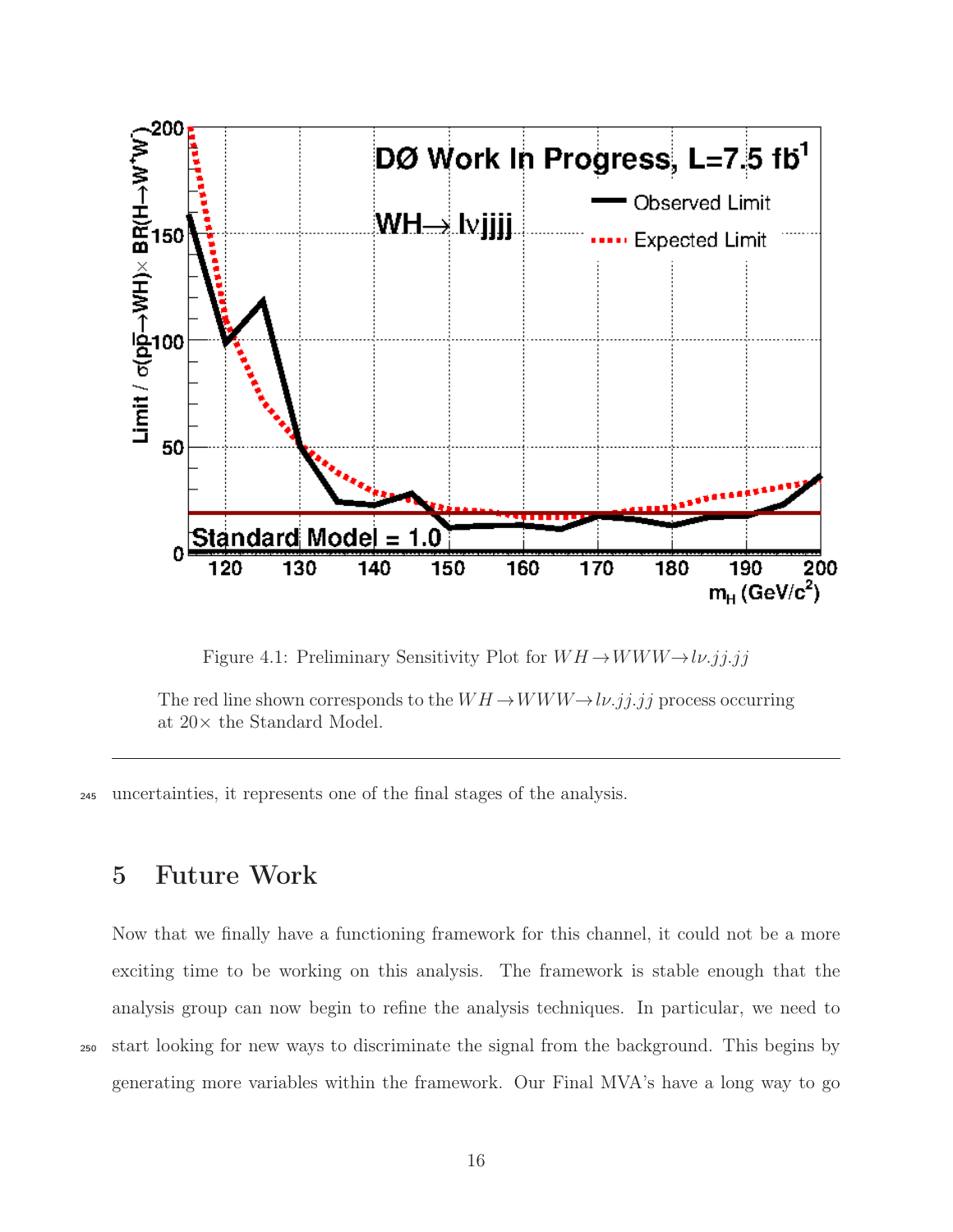before they can compare with the quality of the  $WH$  Group's Final MVA's, but they can only get better with time. During this coming semester, I plan on continuing to collaborate with the WWW team by remotely working on this analysis, hopefully optimizing it to the <sup>255</sup> point where the sensitivity drops down to ten times the Standard Model or less.

# <span id="page-16-0"></span>6 Acknowledgments

During my time working for the Summer Internships in Science and Technology program, I have had the privilege of working with Dr. Ryuji Yamada, returning IMSA colleague Alex Abbinante, IPM intern Youssef Sarkis Mobarak, and fellow SIST intern Stephanie Hamilton.

<sup>260</sup> This analysis continues to receive much support from the DØ Collaboration. In particular, I would like to recognize Dr. Michael Cooke and the rest of the  $WH$  Group for their continued patience and guidance this summer.

17